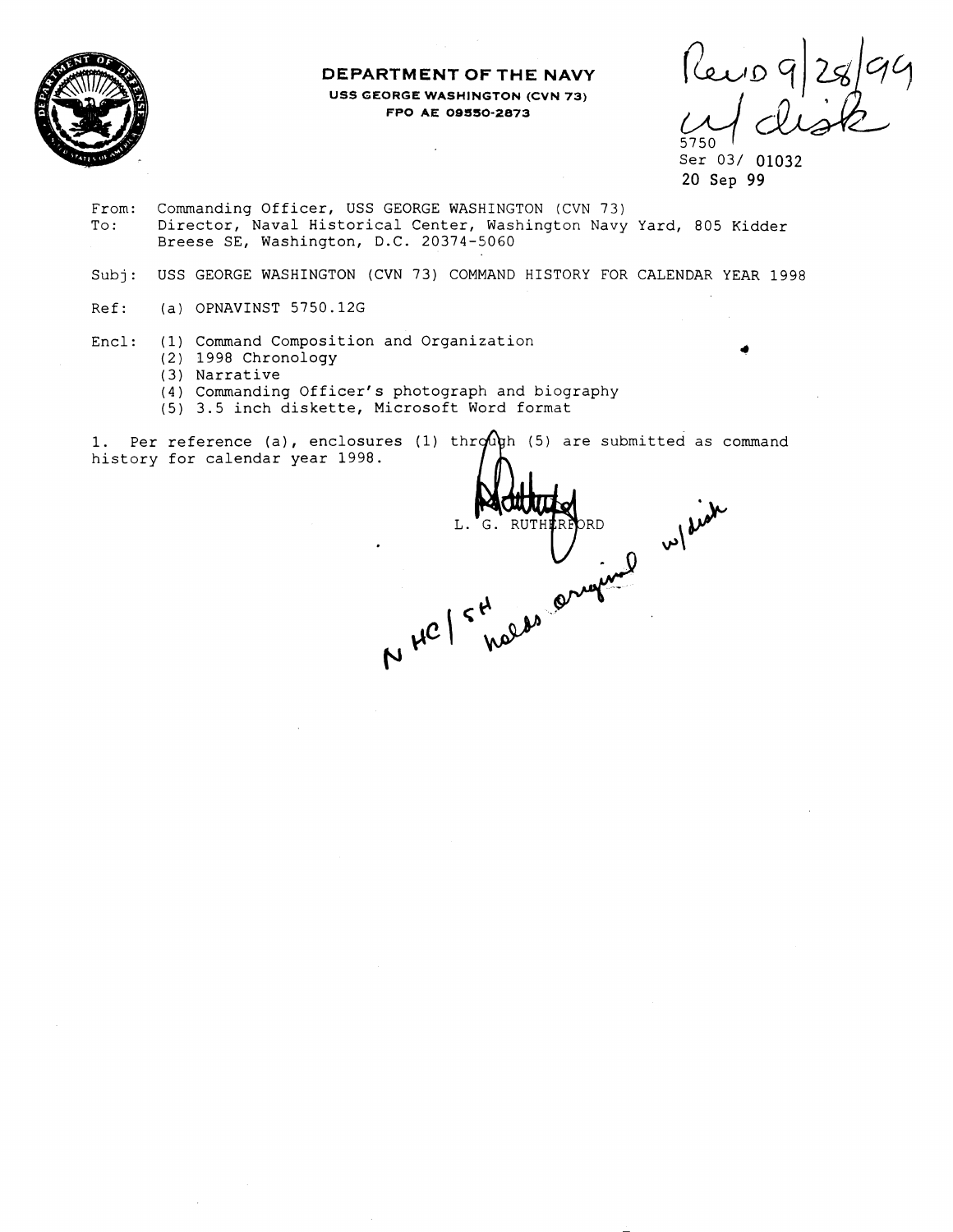### **USS GEORGE WASHINGTON (CVN 73) COMMAND HISTORY 1998**

Short Title: USS GEORGE WASHINGTON UIC: 21412

### **COMMAND COMPOSITION AND ORGANIZATION**

USS GEORGE WASHINGTON (CVN 73), sixth of the NIMITZ-class nuclear-powered aircraft carriers, was commissioned on July 4, 1992 at Naval Station, Norfolk, Virginia. Home ported in Norfolk, GEORGE WASHINGTON is an asset of Commander, Naval Air Force, U.S. Atlantic Fleet, commanded by Vice Admiral John J. Mazach who was later relieved by Vice Admiral Joseph S. Mobley. At the start of this year, GEORGE WASHINGTON was sailing in the Arabian Gulf under the operational control of the Fifth Fleet, commanded by Vice Admiral Thomas Fargo. After leaving station in the gulf on its return trip home, GEORGE WASHINGTON was under the operational control of Sixth Fleet, commanded by Vice Admiral Steve Abbot while steaming across the Mediterranean. After entering the Atlantic Ocean, GEORGE WASHINGTON returned home as an operational unit of Second Fleet, commanded by Vice Admiral William J. Fallon.

GEORGE WASHINGTON is commanded by Captain Lindell G. Rutherford. GW is tasked with numerous missions, the primary one being to serve as our nation's forward deployed force, ready to conduct sustained combat air operations "Forward.. . From the Sea." In this role, the ship serves as the flagship for Commander, George Washington Battle Group, commanded by Rear Admiral Michael G. Mullen until he was relieved by Rear Admiral Ronald A. Route.

GEORGE WASHINGTON was near the middle of her six-month deployment when the year began. Carrier Air Wing ONE, commanded by Captain Craig T. Cuninghame, was embarked and was GW's main armament. The air wing provides the capability to conduct sustained offensive air operations against land, surface, and subsurface targets and to defend the battle group in support of assigned missions.

Carrier Air Wing ONE is comprised of 75 aircraft and includes: the F-14B Tomcat flown by the Diamondbacks of VF-102; the F/A-18C Hornet strike-fighter flown by the Thunderbolts of VMFA-251; the F/A-18C Hornet strike-fighter flown by the Marauders of VFA-82; the F/A-18C Hornet strike-fighter flown by the Sidewinders of VFA-86; the E-2C Hawkeye airborne early warning aircraft flown by the Screwtops of VAW-123; the S-3B Viking anti-submarine warfare aircraft flown by the Maulers of VS-32; the EA-6B Prowler electronic warfare aircraft flown by the Rooks of VAQ-137; the ES-3B Raven flown by Det "Bravo" of the Black Ravens of VQ-6; the HH-60/SH-60F helicopter flown by the Dragonslayers of HS-I I and the C-2 Greyhound carrier onboard delivery (COD) aircraft flown by VRC-40.

GEORGE WASHINGTON also assumed other responsibilities as they served as the base of operations for Commander, Destroyer Squadron 26 while in the Mediterranean and Commander, Destroyer Squadron 50 while in the Arabian Gulf.

 $\text{Encl}(1)$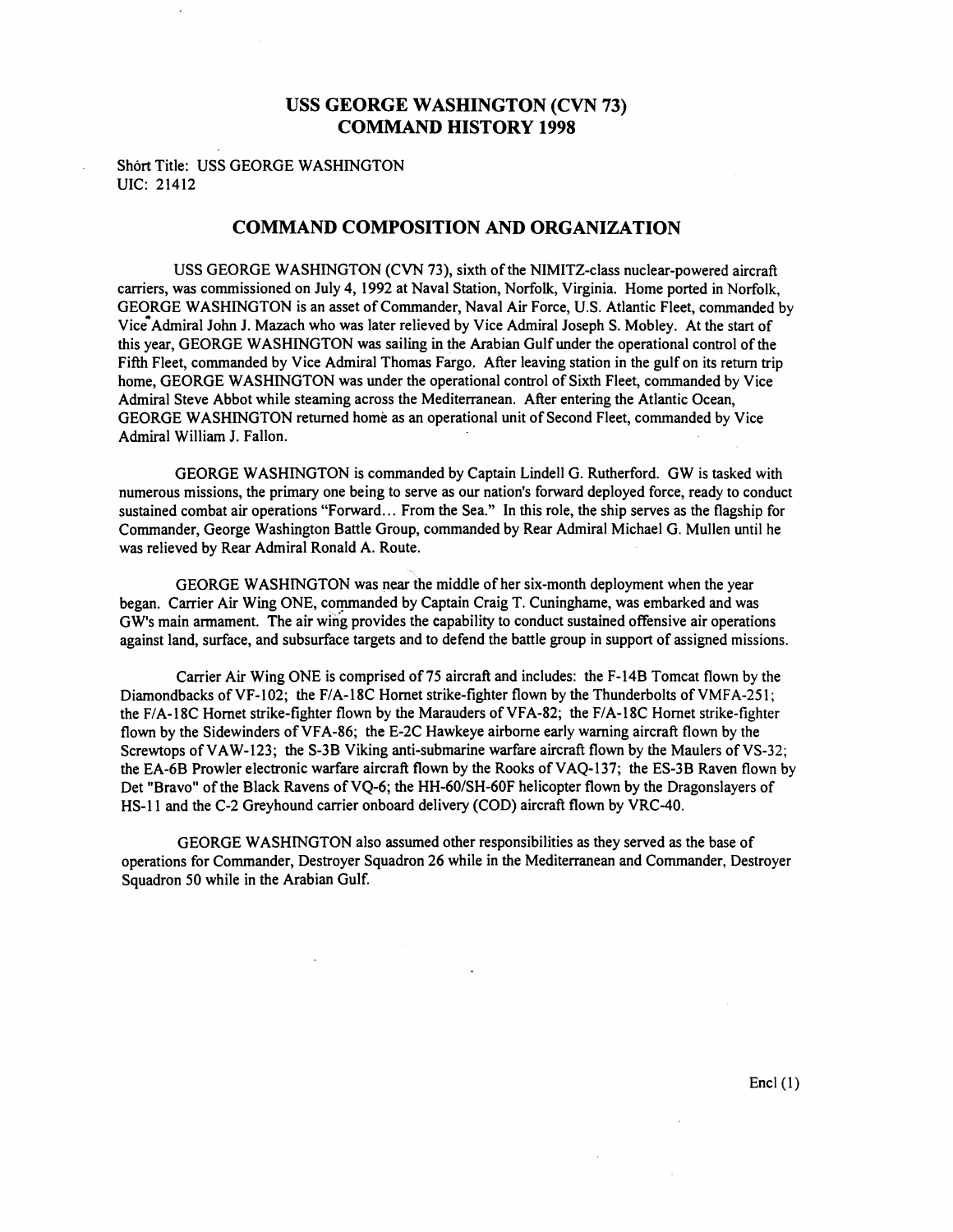# **USS GEORGE WASHINGTON (CVN 73) LEADERSHIP**

CAPT Lindell G. Rutherford Commanding Officer<br>
CDR Charles E. Smith
CDR Charles E. Smith
CDR COME CDR Charles E. Smith Executive Officer<br>
CDR Garry R. White Executive Officer CDR Garry R. White

CAPT Joseph Krenzel CAPT Christopher C. Cain CAPT James P. Nickols, CHC CDR , CHC CDR CDR CDR CAPT Michael J. Krentz, MC CDR , DC CDR , DC CDR CDR CDR CDR CDR CDR CDR , SC CDR CDR CDR CDR CDR **LCDR** LCDR LT LCDR , JAGC<br>LCDR , JAGC , JAGC LCDR LCDR Capt , USMC

ETCM(SW) Kevin Lavin<br>
Command Master Chief<br>
Command Master Chief<br>
Command Master Chief OSCM(SW) Dale I. Marteney

Reactor Officer Reactor Officer Chaplain Chaplain Engineering Air Air Medical Dental **Dental** AIMD AIMD Navigator Navigator Weapons Weapons Supply **Operations Operations** Safety Combat Systems Combat Systems Deck Deck **Training** Legal Legal Administrative Administrative MARDET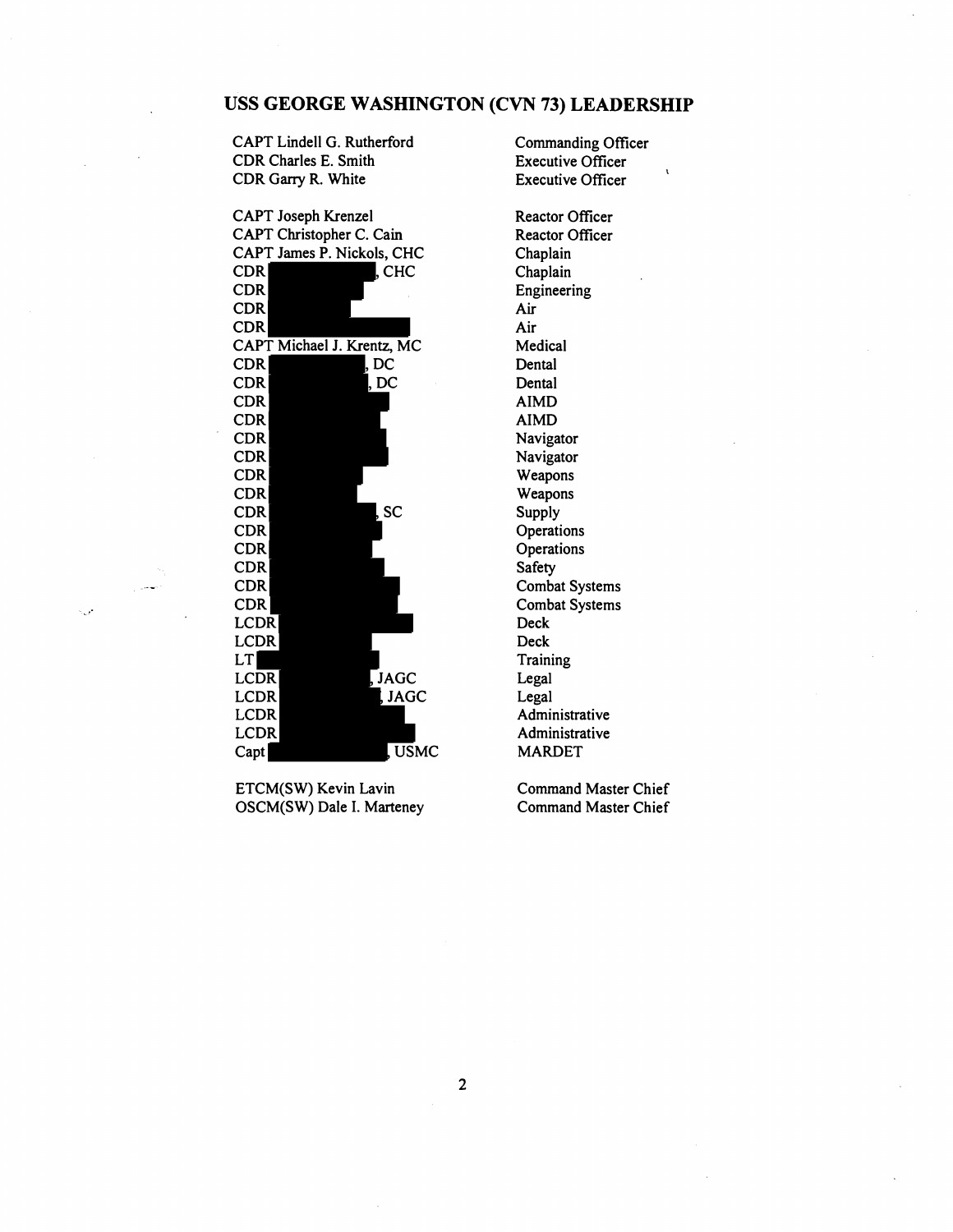## **USS GEORGE WASHINGTON (CVN 73) 1998 CHRONOLOGY**

 $\bar{\beta}$ 

 $\sim$ 

| <b>January</b> |                                                                                                                                                                                                                                                                                                                                                    |
|----------------|----------------------------------------------------------------------------------------------------------------------------------------------------------------------------------------------------------------------------------------------------------------------------------------------------------------------------------------------------|
| 1              | Underway on New Year's Day flying missions in support of Operation SOUTHERN<br>WATCH, the enforcement of the No Fly Zone over Southern Iraq. GW/CVW-1 are in<br>the region along with four other vessels from the George Washington Battle Group: USS<br>NORMANDY (CG 60), USS CARNEY (DD 64), USS SEATTLE (AOE 3) AND USS<br>ANNAPOLIS (SSN 760). |
| $\overline{c}$ | Conducted replenishment at sea (RAS) with USS SACRAMENTO and USNS SPICA.<br>Conducted General Quarters Drill.                                                                                                                                                                                                                                      |
| 3              | Celebrated halfway point of deployment by holding a Steel Beach Picnic while anchored<br>in the Arabian Gulf.                                                                                                                                                                                                                                      |
| 9              | Conducted Close-in Weapons System (CIWS) Pre-action Calibration Firing (PACFIRE).                                                                                                                                                                                                                                                                  |
| 15             | Inport Jebel Ali, UAE.                                                                                                                                                                                                                                                                                                                             |
| 18             | Named winner of Commander, Naval Air Force, U. S. Atlantic Fleet, Silver Anchor<br>Award for command retention and personnel programs.                                                                                                                                                                                                             |
| 20             | Underway from Jebel Ali.                                                                                                                                                                                                                                                                                                                           |
| 26             | Crew watched Super Bowl live via Direct To Sailor satellite system. Ship held Super<br>Bowl Party as game was shown on 16' x 17' projection screen in the hangar bay. Food<br>Service Division prepared a traditional football feast including hot dogs, chili, nachos,<br>and hot wings.                                                          |
|                | Completed COMNAVAIRLANT 3-M Inspection achieving an overall score of 94, a<br>COMNAVAIRLANT record for aircraft carriers.                                                                                                                                                                                                                          |
| 31             | Hosted eight members of the media for a daylight embarkation. Group included Reuters,<br>AP, ITN, APTV, and Sky News.                                                                                                                                                                                                                              |
| February       |                                                                                                                                                                                                                                                                                                                                                    |
| 2              | Hosted Barry Iverson of Time Magazine for an ROIN (remain over one night).                                                                                                                                                                                                                                                                         |
| 3              | Conducted RAS with USS SEATTLE.                                                                                                                                                                                                                                                                                                                    |
| 4              | ET1(SW) John Doyle named Sailor of the Year for 1997.<br>Hosted ten members of the media for a daylight embarkation. Group included Rueters,<br>BBC TV and Radio, WTN, APTV, and ITN.                                                                                                                                                              |
| 5              | Rear Admiral John Nathman, Commander, Nimitz Battle Group and Rear Admiral<br>Charles Moore, Commander, Carrier Group 5 embarked for RO1N.                                                                                                                                                                                                         |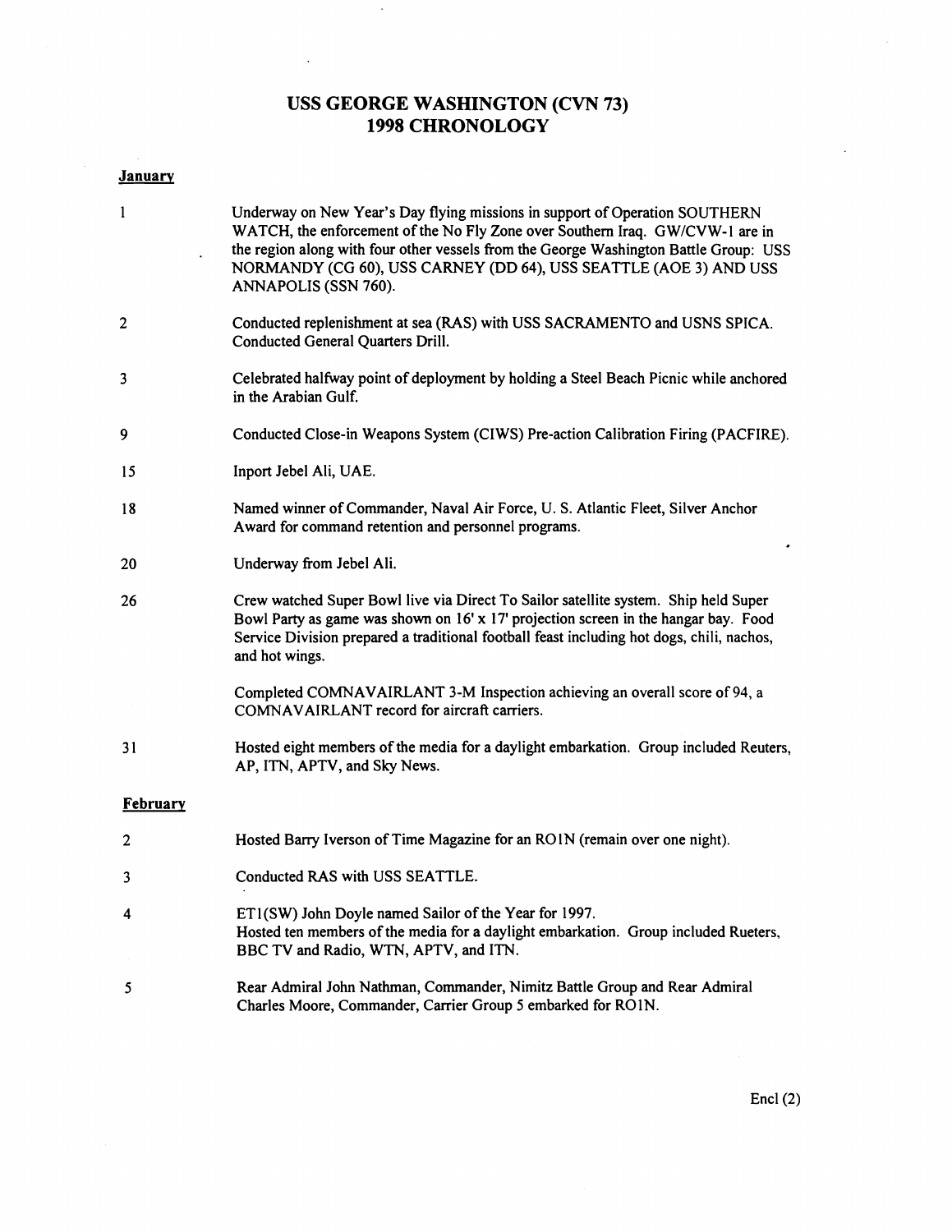# **February**

 $\bar{z}$ 

| 6                 | Two F/A-18's attached to Marine Strike-Fighter Squadron 251 collided in mid-air during<br>routine flight operations in the Northern Arabian Gulf. Both pilots were recovered.<br>However, Lieutenant Colonel Henry G. Van Winkle, USMC, Executive Officer of<br>VFMA-251, died from injuries sustained in the accident.<br>Rear Admiral I. A. Forbes, UK Task Group, embarked for day visit. |
|-------------------|----------------------------------------------------------------------------------------------------------------------------------------------------------------------------------------------------------------------------------------------------------------------------------------------------------------------------------------------------------------------------------------------|
| 7                 | Conducted CIWS PACFIRE.                                                                                                                                                                                                                                                                                                                                                                      |
| 8                 | Held Memorial Service for Lieutenant Colonel Henry G. Van Winkle, Executive Officer<br>of VFMA-251.                                                                                                                                                                                                                                                                                          |
| 9                 | Conducted RAS with USS SEATTLE.<br>Hosted 12 members of the media for RO1N. Group included CBS-TV, BBC-TV,<br>Reuters TV, WTN, AP, and Reuters.                                                                                                                                                                                                                                              |
| 11                | Secretary of Defense, William Cohen, embarked for day visit. Senators John Warner (D-<br>VA) and Carl Levin (D-MI) accompanied SECDEF on the visit.                                                                                                                                                                                                                                          |
| $12 \overline{ }$ | Inport Jebel Ali.                                                                                                                                                                                                                                                                                                                                                                            |
| 16                | Underway from Jebel Ali.<br>Held E-2/E-3 Advancement Ceremony.                                                                                                                                                                                                                                                                                                                               |
| 17                | Hosted 10 members of the media for RO1N. Group included Fox-TV, BBC-TV, Reuters<br>TV, BBC Radio, AP, The Independent, and Navy Times.                                                                                                                                                                                                                                                       |
| 18                | Hosted 12 members of the media for ROIN. Group included CNN, ABC, WAVY-TV,<br>ABC Radio, AFP, and Voice of America Radio.                                                                                                                                                                                                                                                                    |
| 19                | Hosted 10 members of the media for RO1N. Group included USA Today, L.A. Times,<br>NBC Radio, Reuters, Virginian-Pilot, ATV, RMF, and Miliyet.                                                                                                                                                                                                                                                |
| 20                | Hosted 14 members of the media for daylight embarkation. Group included Fox TV,<br>L.A. Times, AP, BBC, WTN, AFTV, The Independent, Navy Times, and All Hands.                                                                                                                                                                                                                               |
| 21                | Conducted RAS with USNS GUADALUPE.                                                                                                                                                                                                                                                                                                                                                           |
| 23                | Conducted Medical Mass Casualty Drill.<br>Held Command Advancement Program (CAP) Ceremony.                                                                                                                                                                                                                                                                                                   |
| 24                | Held National Prayer Breakfast.<br>Hosted 12 members of the media for RO1N and seven members of the media for a<br>daylight embarkation. Group included CBS-TV, NBC-TV, ABC-TV, USA Today, New<br>York Times, Washington Post, Baltimore Sun, Newsweek, WAVY-TV, Stars and Stripes,<br>and Kuwait TV.<br>Diplomatic solution reached between UN Secretary General and Iraq.                  |
| 26                | Conducted RAS with USNS SPICA.<br>Hosted 11 members of the media for RO1N. Group included CNN Radio, ABC Radio,<br>Carte Blanche, German TV, and Le Figaro.                                                                                                                                                                                                                                  |

 $\sim$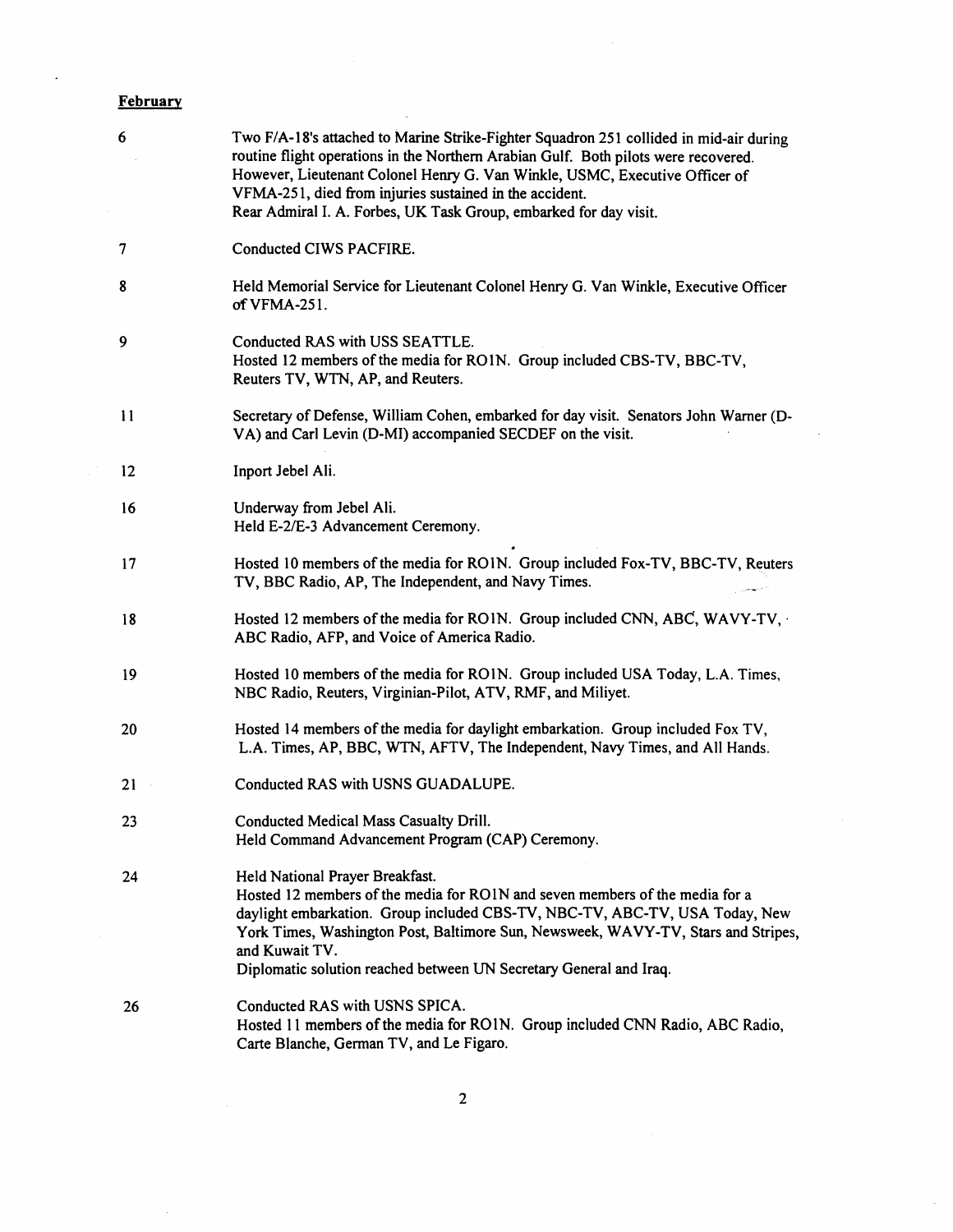# **March**

 $\sim 10^6$ 

| 1  | Inport Jebel Ali.                                                                                                                                                                                                                                                                       |
|----|-----------------------------------------------------------------------------------------------------------------------------------------------------------------------------------------------------------------------------------------------------------------------------------------|
| 3  | Held E-4 Navy-Wide Advancement Exam.                                                                                                                                                                                                                                                    |
| 5  | Underway from Jebel Ali.<br>Held E-5 Navy-Wide Advancement Exam.                                                                                                                                                                                                                        |
| 8  | ABE1 Clark Binkerstaff passed away in his sleep in his bunk.                                                                                                                                                                                                                            |
| 9  | Held Mass Conflagration/Casualty Drill.                                                                                                                                                                                                                                                 |
| 10 | Major General Charles F. Bolden, Jr., USMC, Deputy Commanding General, First<br>Marine Expeditionary Force, embarked for a daylight visit.<br>Held E-6 Navy-Wide Advancement Exam.<br>Named winner of COMNAVAIRLANT Battle Efficiency Award. GW garnered all 12<br>departmental awards. |
| 11 | Conducted RAS with USNS SPICA.<br>Brigadier Ahmad Yousef Al-Mulla, Chief, Kuwait Naval Forces, embarked for daylight<br>visit.<br>Held Memorial Service for ABE1 Clark Bickerstaff.                                                                                                     |
| 12 | Conducted Turnover with USS JOHN C. STENNIS (CVN 74).<br>Outchop as Task Force 50                                                                                                                                                                                                       |
| 16 | Held E-2/E-3 Advancement Ceremony.                                                                                                                                                                                                                                                      |
| 17 | Held Promise Keepers Rally.                                                                                                                                                                                                                                                             |
| 18 | Anchored, Port Suez.                                                                                                                                                                                                                                                                    |
| 19 | Underway to transit Suez Canal.                                                                                                                                                                                                                                                         |
| 20 | Conducted vertical replenishment with USNS BIG HORN.<br>marking over \$1 million of reenlistment bonuses paid out<br>Reenlisted MM2<br>in the six-month deployment.                                                                                                                     |
| 21 | Conducted VF-102 Change Of Command.<br>Held Navy-Marine Corps Relief Big Bucks Bingo.                                                                                                                                                                                                   |
| 22 | Inport Cannes, France.                                                                                                                                                                                                                                                                  |
| 23 | Held Evening Reception on board for distinguished visitors from Cannes.                                                                                                                                                                                                                 |
| 26 | Underway from Cannes, France.                                                                                                                                                                                                                                                           |
| 27 | Held Prayer Breakfast.<br>Conducted Safety Standdown.                                                                                                                                                                                                                                   |

 $\label{eq:2.1} \mathcal{L}(\mathcal{L}_{\mathcal{A}}) = \mathcal{L}(\mathcal{L}_{\mathcal{A}}) \otimes \mathcal{L}(\mathcal{L}_{\mathcal{A}})$ 

 $\mathcal{L}^{\pm}$ 

 $\mathcal{L}^{\text{max}}_{\text{max}}$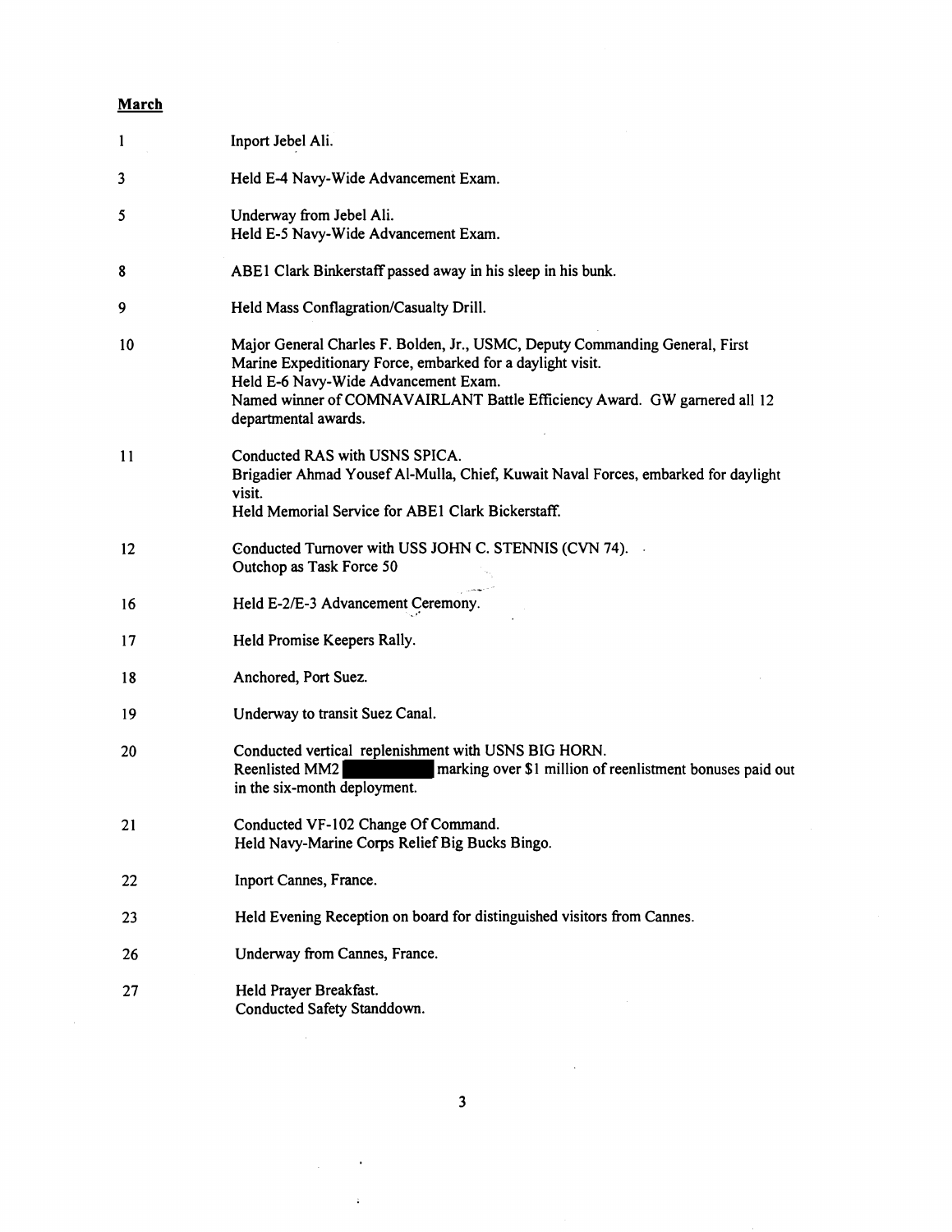| 28                      | Held Women's History Month Ceremony.                                                                                                                                                                                                                                                   |
|-------------------------|----------------------------------------------------------------------------------------------------------------------------------------------------------------------------------------------------------------------------------------------------------------------------------------|
| 29                      | Conducted INSURV Inspection.                                                                                                                                                                                                                                                           |
|                         |                                                                                                                                                                                                                                                                                        |
| <b>April</b>            |                                                                                                                                                                                                                                                                                        |
| $\mathbf{1}$            | Held All Hands Quarters to receive COMNAVAIRLANT presentation of Battle<br>Efficiency Award.                                                                                                                                                                                           |
| $\overline{\mathbf{c}}$ | Conducted fly-off of Carrier Air Wing ONE.                                                                                                                                                                                                                                             |
| 3                       | Moored Pier 12 North, Naval Station, Norfolk, completing 1997/98<br>Mediterranean/Arabian Gulf Deployment.                                                                                                                                                                             |
| 12                      | Held Easter Sunday Catholic Mass on board for crew.                                                                                                                                                                                                                                    |
|                         |                                                                                                                                                                                                                                                                                        |
| <b>May</b>              |                                                                                                                                                                                                                                                                                        |
| 1                       | Held Disestablishment Ceremony for GW's Marine Corps Detachment.                                                                                                                                                                                                                       |
| 4                       | Underway Virginia Capes (VACAPES) for Ammo off-load.<br>Conducted VERTREP with USS ARCTIC and USS ENTERPRISE.<br>Conducted RAS with USS ARCTIC.                                                                                                                                        |
|                         |                                                                                                                                                                                                                                                                                        |
| 5                       | Conducted RAS with USS ARCTIC.                                                                                                                                                                                                                                                         |
| 6                       | Conducted RAS with USS ARCTIC.<br>Moored Pier 12 North, Naval Station, Norfolk.                                                                                                                                                                                                        |
| 8                       | RADM Ronald A. Route relieved RADM Michael G. Mullen as Commander, Cruiser-<br>Destroyer Group TWO on board GW.                                                                                                                                                                        |
| 11                      | Underway for transit to Norfolk Naval Shipyard, Portsmouth, VA.<br>Moored Dry-Dock 8 at Norfolk Naval Shipyard, Portsmouth, VA.<br>Commenced Dry-docking Planned Incremental Availability (DPIA).<br>Moved ship's services (messing, ship's store, barber shop, etc.) to APL-61 barge. |
| 13                      | Held an E-1 to E-3 Captain's Call for Engineering/Reactor/ Deck.                                                                                                                                                                                                                       |
| 18                      | Conducted E-2/E-3 Advancement Ceremony.                                                                                                                                                                                                                                                |
| 19                      | Conducted Safety Standdown.                                                                                                                                                                                                                                                            |
| 21                      | Conducted COMNAVAIRLANT Retention Evaluation Site Interviews.                                                                                                                                                                                                                          |
| 22                      | Conducted E-8 Frocking Ceremony in the CPO Mess.                                                                                                                                                                                                                                       |

 $\langle \hat{a}^{\dagger}_{\mu} \rangle$ 

 $\label{eq:2} \frac{1}{\sqrt{2}}\int_{0}^{\pi/2} \frac{1}{\sqrt{2}}\,d\mu$ 

 $\mathcal{L}^{\text{max}}_{\text{max}}$  and  $\mathcal{L}^{\text{max}}_{\text{max}}$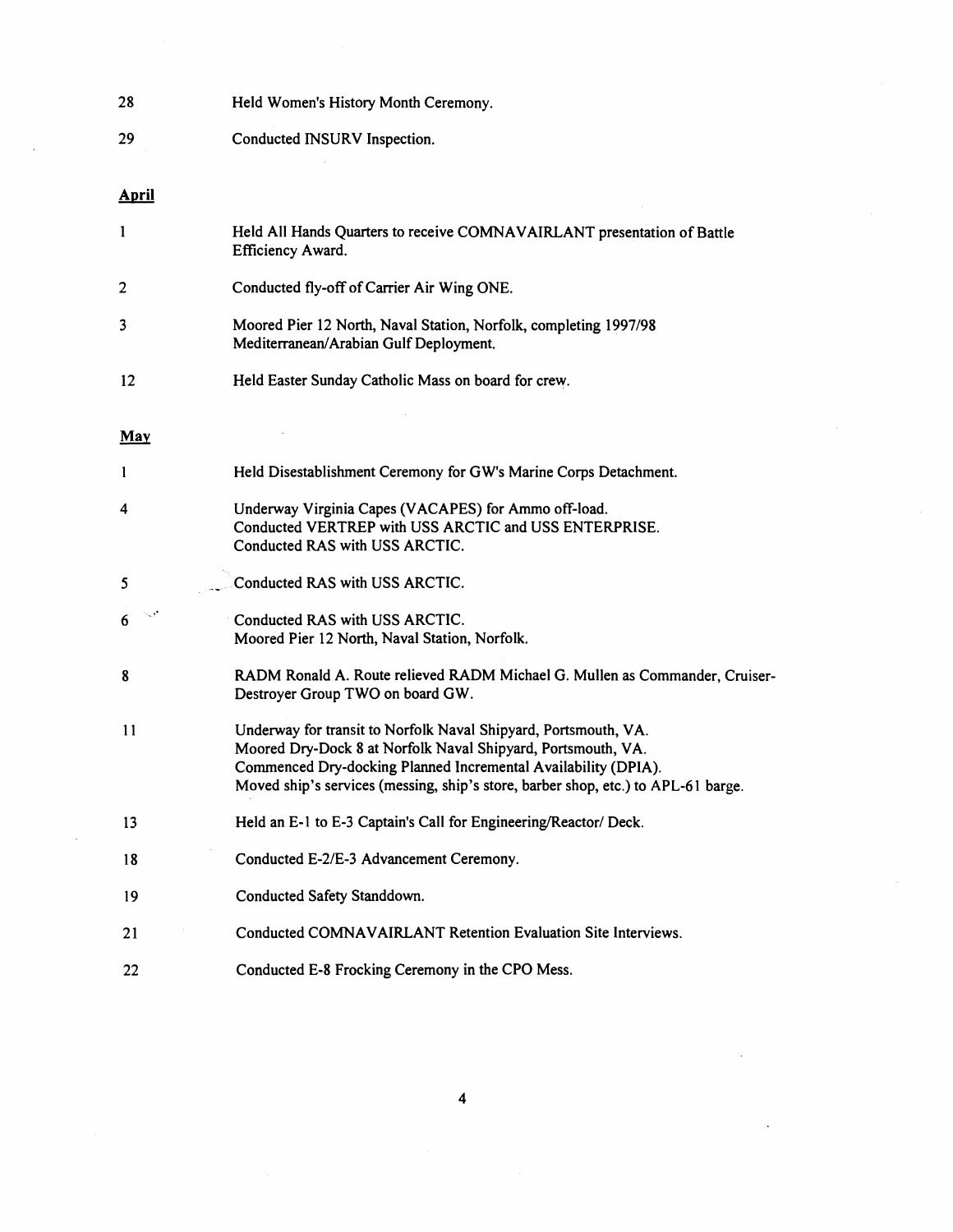### **June**

| $\overline{c}$ | Held an E-4 to E-6 Captain's Call for ENG/REAC/OPS/WEPS.                                                                   |
|----------------|----------------------------------------------------------------------------------------------------------------------------|
| 16             | Held an E-2/E-3 Advancement Ceremony.                                                                                      |
| 24             | Conducted Safety Standdown.                                                                                                |
| <b>July</b>    |                                                                                                                            |
| 4              | Celebrated 4 <sup>th</sup> of July by participating in National Bell Ringing Ceremony.<br>GW's sixth birthday.             |
| 6              | Held CMC Call with First Class Petty Officers.                                                                             |
| 7              | Commander, Destroyer Squadron EIGHTEEN visit.                                                                              |
| 20             | GW Summer Picnic at Busch Gardens, Williamsburg, VA.                                                                       |
| 28             | CO hosted Old Dominion University Luncheon.                                                                                |
| 30             | Participated in local community relations (COMREL) Project.<br>Over 50 GW Sailors volunteered at the U.S. Junior Olympics. |

#### **August**

4 Received Battenberg Cup and Admiral Flatley Naval Aviation Safety Award during an all hands award ceremony on the flight deck. Vice Admiral John J. Mazach, Commander, Naval Air Force, U.S. Atlantic Fleet and Mr. presented the awards. Rear Admiral Route, Commander, Cruiser-Destroyer Group TWO, also attended. The following local media covered the event: The Virginian-Pilot, Soundings, WTKR-TV, WAVY-TV, and WVEC-TV.

18 Held Safety Standdown.

### September

| 4  | GW Night at Harbor Park, Norfolk, home of the Triple AAA Norfolk Tides baseball<br>team. 300 GW Sailors and their family members attended ballgame. |
|----|-----------------------------------------------------------------------------------------------------------------------------------------------------|
| 10 | Held E-4 Navy-Wide Advancement Exam.                                                                                                                |
| 15 | Held E-5 Navy-Wide Advancement Exam.                                                                                                                |
| 16 | Conducted E-2/E-3 Advancement Ceremony.                                                                                                             |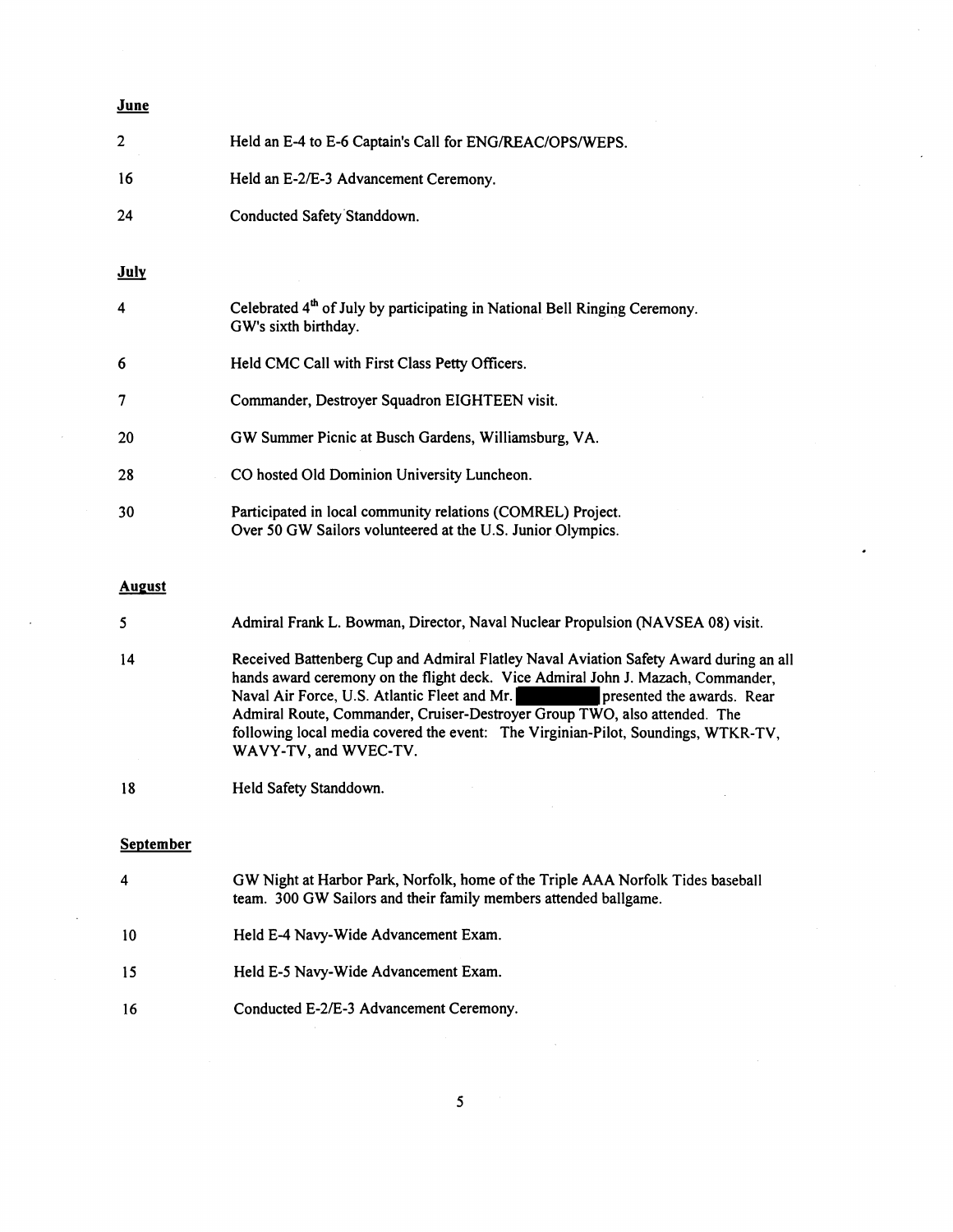# **September**

 $\frac{1}{2}$ 

| 17              | Held E-6 Navy-Wide Advancement Exam.                                                                                                                                                                                                                                                                                                                             |
|-----------------|------------------------------------------------------------------------------------------------------------------------------------------------------------------------------------------------------------------------------------------------------------------------------------------------------------------------------------------------------------------|
| 18              | Observed POW/MIA Recognition Day with special edition GUARDIAN and displays.                                                                                                                                                                                                                                                                                     |
| <b>October</b>  |                                                                                                                                                                                                                                                                                                                                                                  |
| 13              | Honored Navy Birthday by holding a Cake Cutting Ceremony in the hangar bay.                                                                                                                                                                                                                                                                                      |
| 15              | Observed Hispanic Heritage Day with a special luncheon.                                                                                                                                                                                                                                                                                                          |
| 16              | Rear Admiral Route visited.<br>Conducted E-2/E-3 Advancement Ceremony.                                                                                                                                                                                                                                                                                           |
| 28              | Hosted Commander, Naval Air Force, U.S. Atlantic Fleet, Vice Admiral John J. Mazach<br>and Commander, Cruiser Destroyer Group TWO, Rear Admiral Route, for a DPIA Brief<br>at the 50% completion point.                                                                                                                                                          |
| <b>November</b> |                                                                                                                                                                                                                                                                                                                                                                  |
| 24              | Held Safety Awareness Day.                                                                                                                                                                                                                                                                                                                                       |
|                 |                                                                                                                                                                                                                                                                                                                                                                  |
| 26              | Hosted a Thanksgiving Day meal for crewmembers and their families.                                                                                                                                                                                                                                                                                               |
| December        |                                                                                                                                                                                                                                                                                                                                                                  |
| $\mathbf{1}$    | Mr. H. Lee Buchanan III, Assistant Secretary of the Navy for Research, Development and<br>Acquisition toured ship as part of his trip to the Norfolk Naval Shipyard, Portsmouth,<br>VA. Mr. Michael Hamre, Deputy Assistant Secretary of the Navy for Research,<br>Development and Acquisition and Rear Admiral Osie V. Combs, Jr., NAVSEA 04, also<br>attended. |
| 3               | Held Shipboard Life Brief for GW family members at Norfolk Naval Shipyard's Drydock<br>(All Hands) Club.                                                                                                                                                                                                                                                         |
| 10              | Conducted Undocking Evolution.<br>GW moved to Pier 5 North at Norfolk Naval Shipyard.                                                                                                                                                                                                                                                                            |
| 11              | Held GW Christmas Party at Club Pier 26, Norfolk Naval Station.<br>Musical entertainment included Xscape and Ricochet.<br>GEORGE WASHINGTON Sailor of the Year.<br>Announced CTR1(SW/AW)                                                                                                                                                                         |
| 14              | Held Health Fair in Hangar Bay 2.                                                                                                                                                                                                                                                                                                                                |

 $\sim$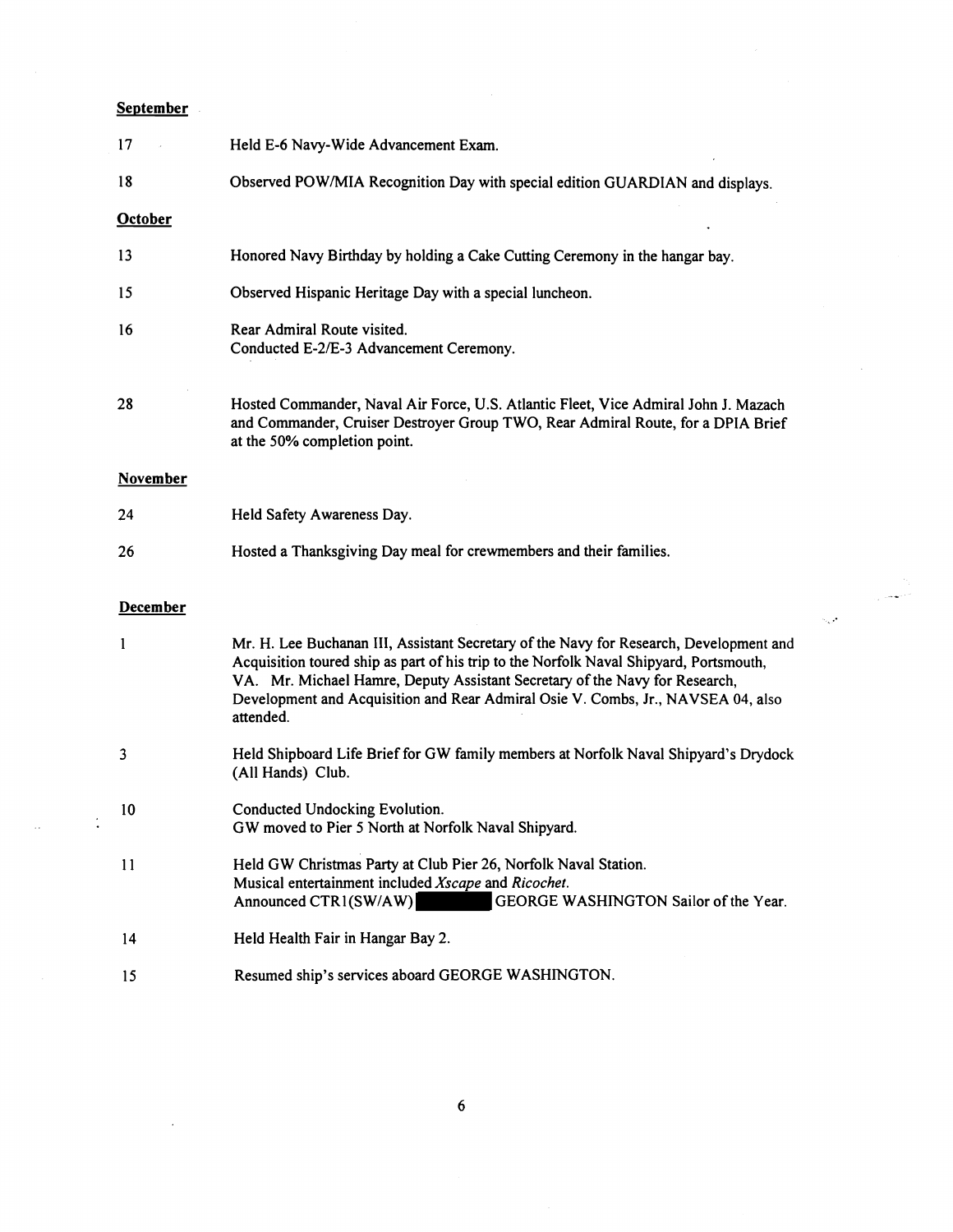### **December**

16 Rear Admiral Henry G. Ulrich, III, CINCLANTFLT Operations Officer, visited for a working lunch with Captain Rutherford. Held Safety Awareness Day. Conducted Ship-Wide Safety Zone Inspection. Held E-2/E-3 Advancement Ceremony.

ET3 Colin M. Beebe died through accidental asphyxiation in his parked car while on 27 holiday leave near Baltimore, MD. (Memorial service was held on 11 Jan 99.)

مورد

Held E-5/E-6 Frocking Ceremony.  $17$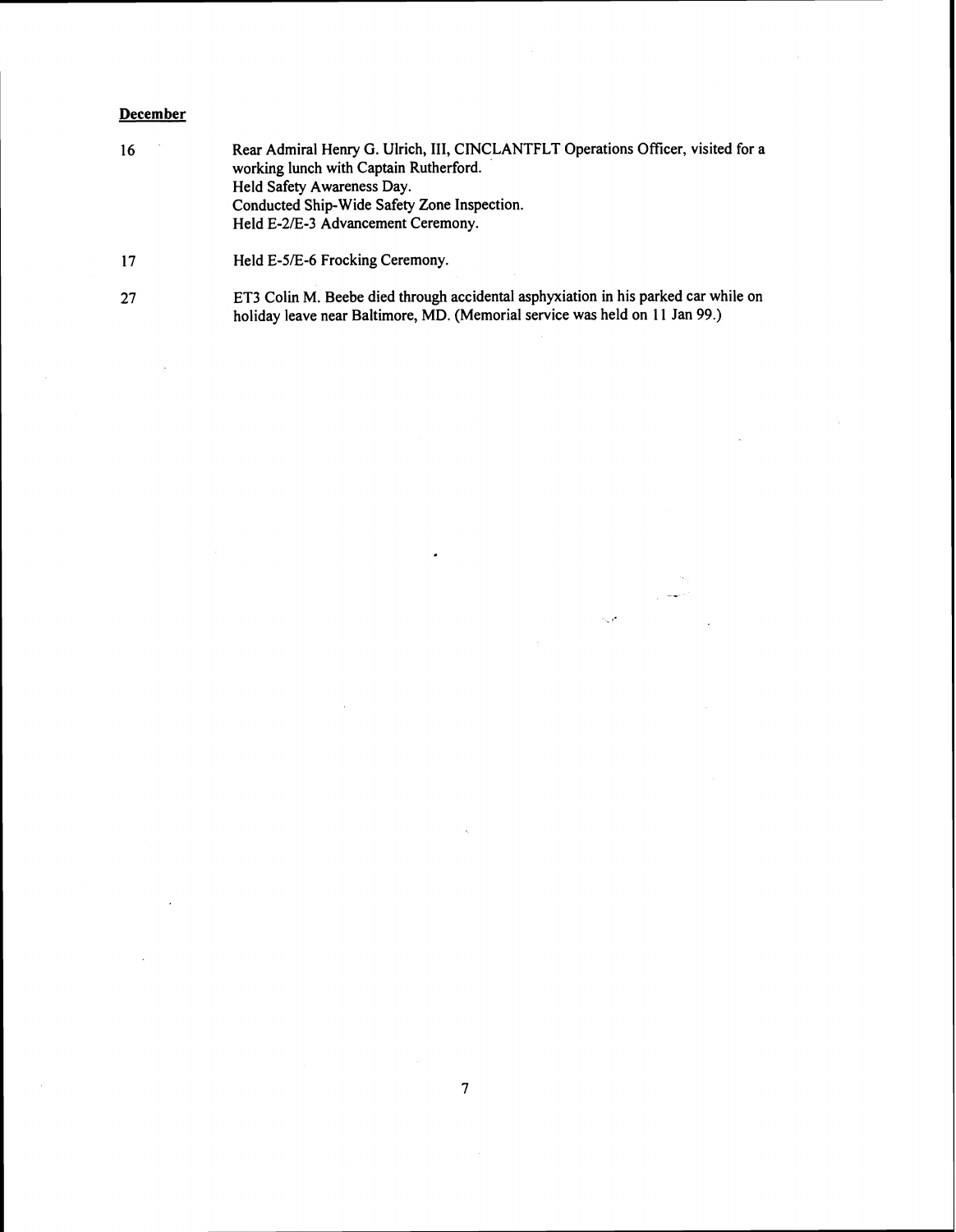### **USS GEORGE WASHINGTON (CVN 73) NARRATIVE**

When 1998 began, USS GEORGE WASHINGTON (CVN 73) was near the midway point of its 1997-1998 Mediterranean Sea /Arabian Gulf deployment, the ship's third deployment in its short, but active time in service. Together with the embarked Air Wing, Carrier Air Wing ONE, this powerful team was operating in the Arabian Gulf in support of Operation SOUTHERN WATCH, the enforcement of the no-fly zone over southern Iraq.

Also operating in the Arabian Gulf as part of the GEORGE WASHINGTON Battle Group were USS NORMANDY (CG 60), USS CARNEY (DD 64), USS SEATTLE (AOE 3), and USS ANNAPOLIS (SSN 760). These vessels, along with units from the Nimitz Battle Group, made up the two-carrier presence in the Arabian Gulf.

While patrolling and controlling the air and water off the coast of Iraq was their mission, the crew of GEORGE WASHINGTON still found some time to relax and enjoy some fin and recreation by watching the Super Bowl live via the ship's Direct To Sailor satellite system on January 26. The eight-hour time difference didn't keep the crew from having a pre-game party as the Ship's Food Service Division laid out a spread for their shipmates. Hot Dogs, nachos, chili, and wings headed the menu as the crew showed up in force in Hangar Bay 2 to watch the game on a 16' **x** 17' projection screen.

Proving the crew had been working hard was not difficult. On January 26, 3-M Assist Team from COMNAVAIRLANT completed their examination of GEORGE WASHINGTON and awarded them an overall score of 94, a NAVAIRLANT record for aircraft carriers.

Unfortunately, all of the missions GW/CVW-1 conducted in support of SOUTHERN WATCH weren't without loss. Lieutenant Colonel Henry G. Van Winkle, USMC, Executive Officer of VFMA-251 Thunderbolts, made the ultimate sacrifice when he died from injuries sustained in a mid-air collision on February 6. LtCol Van Winkle was piloting his F/A-18 when it collided with another F/A-18 from the same squadron during routine flight operations in the Northern Arabian Gulf. GW/CVW-1 held a memorial service on February 8 to honor the life and dedicated career of LtCol Van Winkle.

GEORGE WASHINGTON was a much sought-after platform to visit during its time on-station in the Arabian Gulf. Secretary of Defense William Cohen, along with Senators John Warner (D-VA) and Carl Levin (D-MI) embarked for a daylight visit on February **1 1** to see the young men and women working to support diplomacy in the region as well as to thank them for their efforts.

Interest in the region skyrocketed when the power of the two-carrier presence in the Arabian Gulf was challenged by Iraqi president Saddam Hussein who decided to banish United Nations weapons inspectors from his country, not allowing them to monitor and inspect suspected biological and chemical weapons facilities. At this time, GW was operating at "the tip of the spear" with USS INDEPENDENCE (CV 62) and both were poised to strike. Hundreds of members of the national media were in the region covering this story of worldwide importance and several of them embarked GW to tell the story of Sailors and Marines working together to back diplomacy while deployed to the Arabian Gulf.

With live television newscasts centering on the conflict in the Arabian Gulf, the GW/CVW-1 team were able to watch themselves as well as keeping an eye on the situation they were supporting. On February 23, during a joint news conference, U.N. Secretary-General Kofi Aman and Iraqi Deputy Prime Minister Tariq Aziz announced an agreement to end the Iraqi stand-off and once again allow U.N. weapons inspectors into Iraq.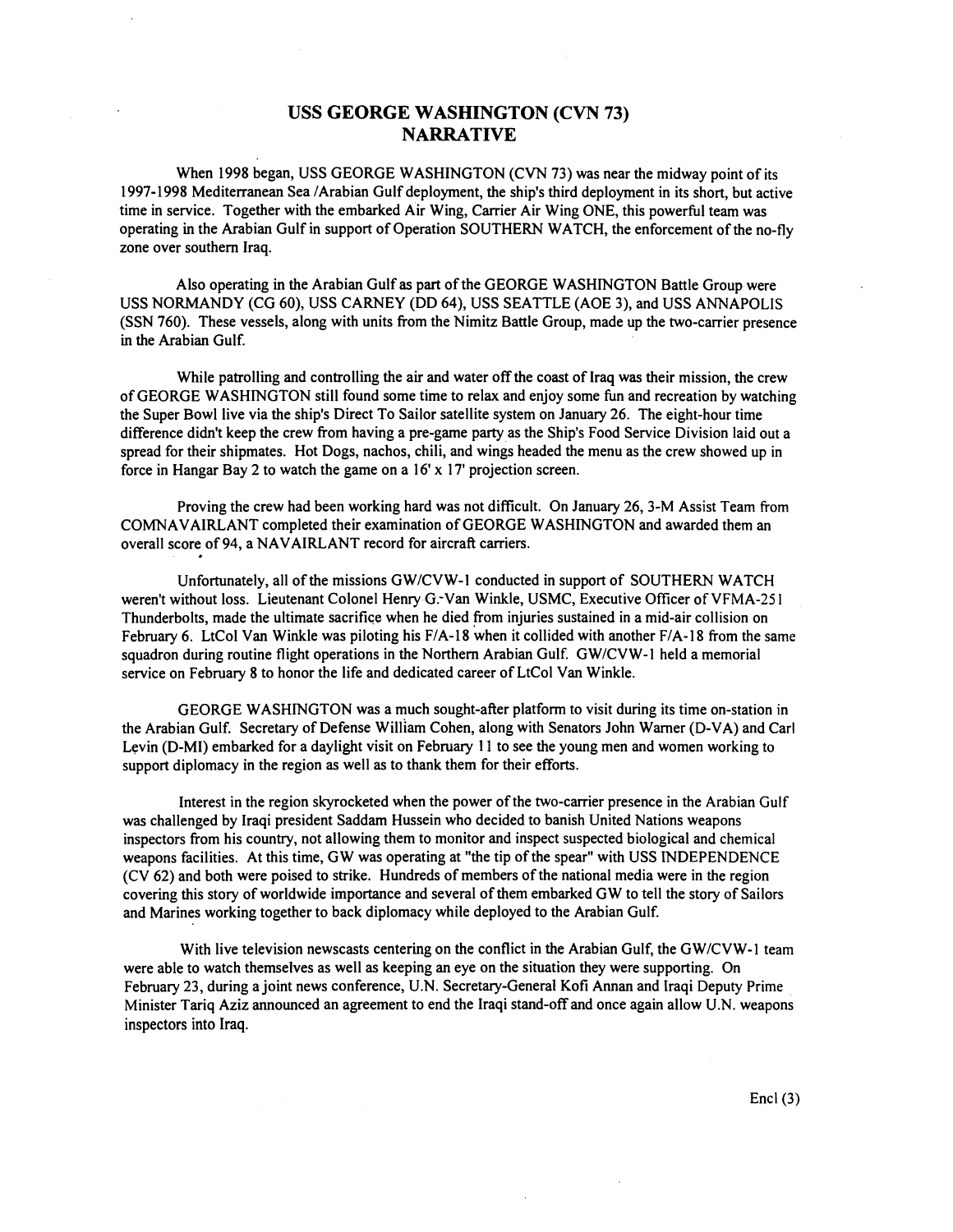Sunday, March 8 dealt a sad blow to the GW/CVW-1 team when ABE1(AW) Clark K. Bickerstaff passed away in his sleep. Hundreds of Petty Officer Bickerstaff's shipmates gathered in Hangar Bay 2 on March 11 to memorialize to their shipmate.

Upon completion of their assignment to the Arabian Gulf and after turning over with USS JOHN C. STENNIS (CVN 74) on March 12, the "Spirit of Freedom" plotted a course for Cames, France for some well-deserved liberty. On the way to Cannes, GEORGE WASHINGTON transited the Suez Canal on March 19 marking the end of the Arabian Gulf portion of this deployment. During the Suez transit, many shipmates participated in a "Run the Ditch" event to benefit the Navy-Marine Corps Relief Society.

On March 20 GEORGE WASHINGTON, with the help of Reactor Department, achieved another milestone on this deployment. After MM2 completed his oath of reenlistment in the Navy, he was awarded a Selective Reenlistment Bonus (SRB) that put GW over the \$1 million dollar mark for the deployment.

The powerful GW/CVW-1 team found the beautiful liberty port of Cannes, France to their liking as they enjoyed this opportunity to play in and explore the French Riviera during their four-day port visit. While in Cannes, the crew were treated to many events and activities sponsored by the Cannes community. On March 23, GEORGE WASHINGTON hosted an evening reception onboard for distinguished visitors from Cames, France.

Just days from returning home, the GWICVW-I team were visited by Vice Admiral John J. Mazach, Commander, Naval Air Force, U. S. Atlantic Fleet. He embarked GW April 1 and presented GW and Carrier Air Wing ONE with their Battle Efficiency Awards for 1997. These awards were just the first of many that the GWICVW-I team would earn for their actions during 1997. Not only did GW win the Battle "E" award, but so did all 12 departments vying for departmental Battle Efficiency Awards. Those departments included AIMD, Air, Engineering, Operations, Supply, Communications, Damage Control, Deck, Navigation, Weapons, Medical, and Habitability.

On April 2, the mighty GW/CVW-1 team parted ways as as pilots and aircraft of Air Wing ONE flew-off to their home bases.

On April 3, it was GEORGE WASHINGTON'S turn for its crew to be reunited with their family and fiiends. Thousands of GW supporters lined Pier 12 at Naval Station, Norfolk hoping to see their GW Sailor as soon as possible. Reunion was definitely the word for the day.

Forward deployed presence, dominance, and flexibility were key statements that GW made during this deployment proving that they and aircraft carriers are a vital national asset to maintain peace around the world: "Four and a half acres of sovereign U.S. territory, where it's needed, when it's needed." During this deployment, GEORGE WASHINGTON proved that and much, much more. The following statistics generated during the 1997-1998 deployment epitomize the hard work, dedication to duty, devotion to service, and teamwork exhibited by the GW/CVW-1 team:

- Aircraft launches and recoveries: 8,202
- Underway replenishments: 26
- Fuel received: 13,802,128 gallons
- Fuel transferred: 14,038,8 19 gallons
- Pallets transferred: 4,118
- Naval messages processed: 1,272,721
- Miles steamed: 47,194
- Days underway: 149
- Days in port: 32

 $\overline{2}$ 

<sup>-</sup> Number of e-mails: 1,827,172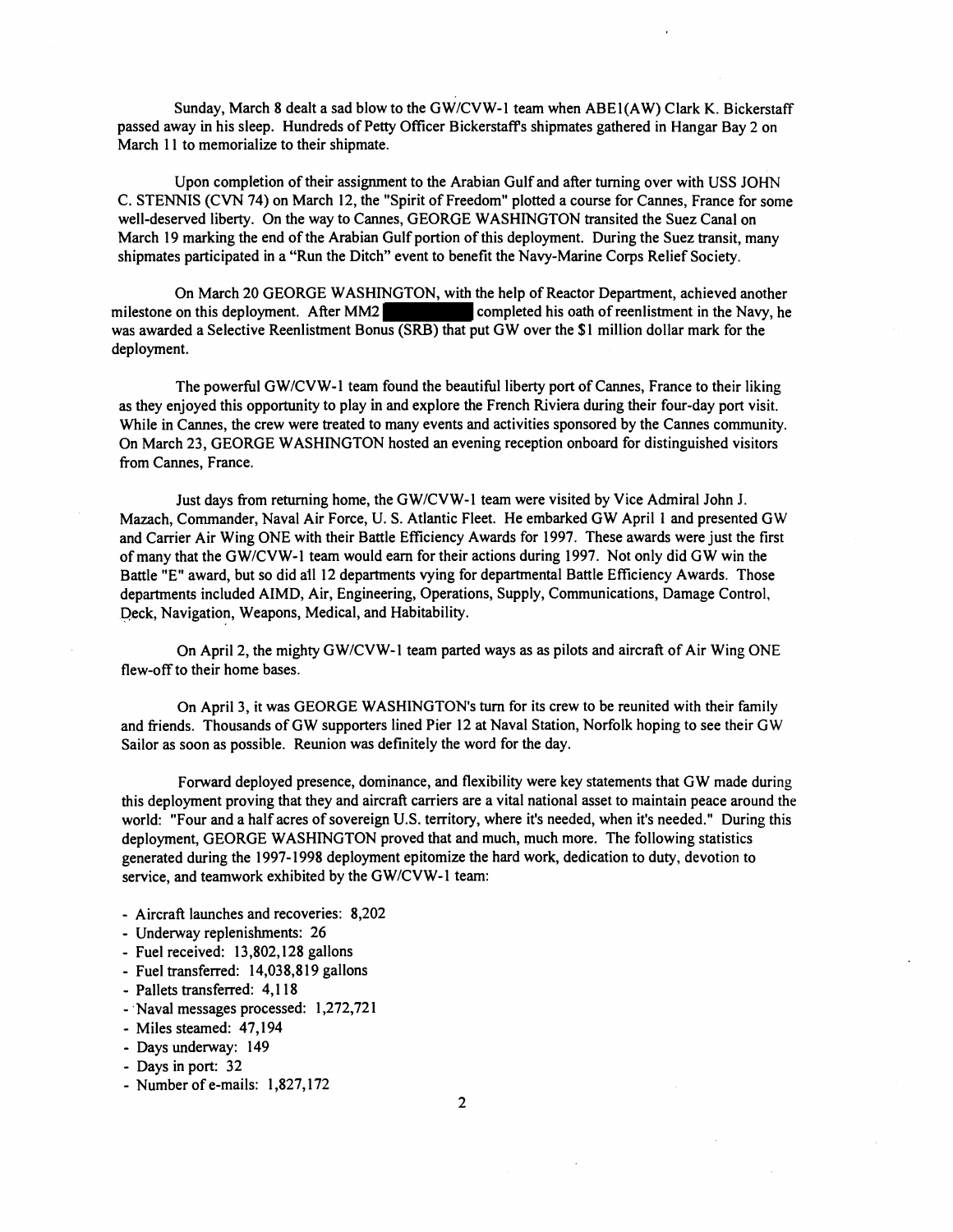#### - Other:

- Won Commander, Naval Air Force, U.S. Atlantic Fleet Battle Efficiency Award (3<sup>rd</sup> Award)
- Won Battenberg Cup
- Won Admiral Flatley Naval Aviation Safety Award
- Won Commander, Naval Air Force, U.S. Atlantic Fleet Golden Anchor Award **(4~** Award)
- Won the Best CPO Mess Award for Atlantic Fleet carriers  $(3<sup>rd</sup>$  consecutive award)
- Won a CHINFO Merit Award in the Cruise Book Category
- Awarded Navy Unit Commendation (2<sup>nd</sup> Award) 97NOV17 98MAR14<br>- Awarded Armed Forces Expeditionary Medal 97NOV17 97DEC31
- Awarded Armed Forces Expeditionary Medal
- Sea Service Deployment Ribbon (3<sup>rd</sup> Award) 97OCT03 98APR03

On May 1, GEORGE WASHINGTON bid farewell to its Marine Detachment and the last MARDET to serve on board an aircraft carrier as a deactivation ceremony was held in Hangar Bay 2. Capt

GW's Marine Detachment Officer in Charge, and his company of Marines ended an era in Marine Corps history when his command flag was carried off the ship. "Today marks a sad day," said Goodrich. "But Marine security forces will continue to serve elsewhere in the Navy community."

Norfolk Naval Shipyard, Portsmouth, VA, became GEORGE WASHINGTON'S new home on May 11. Moored in Dry-dock 8, GW and her crew started began a ten-month Dry-docking Planned Incremental Availability (DPIA). During their stay in Portsmouth, the ship underwent some major work including: installation of an additional air conditioner unit, modulation change of rod drives for the reactor, enlarging chill water piping, outfitting several berthing spaces for embarking women at sea, and installing a state-of-the-art gymnasium in the mezzanine level of Hangar Bay 1. During the availability, the crew's messing and personnel services were shifted aboard the barge APL-61.

The annual GEORGE WASHINGTON Summer Picnic was held July 20 at Busch Gardens, Williamsburg, VA. Over 3,700 members of the GW family enjoyed a great day of rides, excitement, and a grand picnic.

GEORGE WASHINGTON received two more major awards on August 2 **1.** For only the second time in Navy history, an individual ship won the Battenberg Cup and Admiral Flatley Naval Aviation Safety Award in the same year. Vice Admiral John J. Mazach, Commander, Naval Air Force, U.S. Atlantic Fleet presented the crew with the Battenberg Cup which is awarded to the best ship in the Atlantic Fleet. This includes exhibiting the highest level of operational readiness and productivity during the competitive **12**  month period. son of Admiral Flatley, awarded GW with the award that goes to the ship with the best aviation safety record. It was the first time in GW history that the ship received either award. Several local media representatives including The Virginian-Pilot, Soundings, WTKR-TV, WAVY-TV, and WVEC-TV covered the ceremony. Adding these two awards to GW winning the Battle Efficiency Award is akin winning the Navy's version of the horse racing's Triple Crown.

Another GW family gathering was held September 4, as it was GW Night at Harbor Park, home of the Triple **AAA** Norfolk Tides baseball team. Captain Rutherford threw a strike for the official first pitch of the ball game as the Tides split a doubleheader with the Richmond Braves.

October 3 saw the start of the integrated crew on board GEORGE WASHINGTON. Several enlisted female crewmembers checked aboard this day as the first of GW's 500 female Sailors reported aboard for duty.

A traditional cake cutting ceremony was held on October 13 to honor the Navy's  $223^{rd}$  Birthday.  $AKCS(AW)$ , the eldest GW Sailor, and  $AA$ , aninth generation Sailor and the youngest GW Sailor, joined Captain Rutherford in cutting the cake.